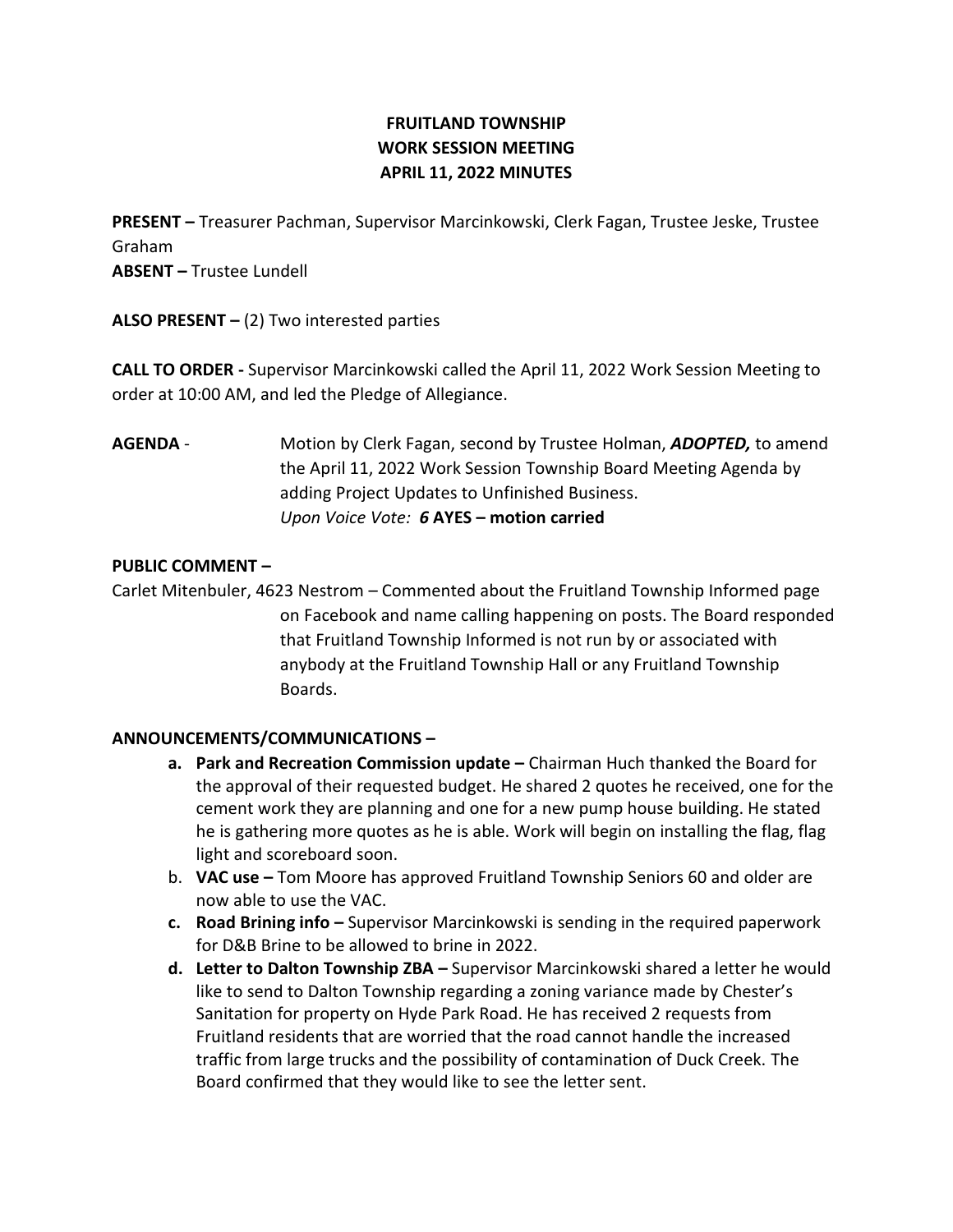- e. **IT Right – system upgrades April 20 –** IT Right will be doing system upgrades on April 20<sup>th</sup> and the township computers and phones will be down starting at 9am. This will be communicated to residents via E-News.
- **f. Support letter to Matt Farrar –** Muskegon County DPW requested all townships within the Water Policy Committee write letters of support for funding for the Muskegon County Eastside Water System Replacement.
- **g. Discount Dump Days –** Supervisor Marcinkowski confirmed that Fruitland Township will offer Discount Dump Day in May again this year.

### **UNFINISHED BUSINESS –**

- **a. Dangerous Building Hearings –** Notice of Dangerous Building letters have been sent to necessary parties for 3321 Scenic and 4434 South Shore Dr. The hearings will be May 6th at 9am for 3321 Scenic and 10am for 4434 South Shore Drive. Eugene Franks will be the hearing officer.
- **b. Muskegon County Free Dump Day –** Supervisor Marcinkowski shared the processes required to participate in the Muskegon County Free Dump Day. He is working with the necessary people to make sure all conditions are met.
- **c. Ian Roy – Bard Rd –** A citation has been issued to Ian Roy for the tents and camping being done at his property. He did not respond to previous letters.
- **d. Road Projects – chip and seal – sub division roads –** Supervisor Marcinkowski and the township attorneys have prepared a sample letter and petition to be sent to residents on subdivision roads to determine if a special assessment is requested for road repairs.
- **e. Duck Lake Cemetery – update –** A title search finally produced a warranty deed with description for the Duck Lake Cemetery. Supervisor Marcinkowski will be asking Tim DeMumbrum Westshore Engineering and Surveying to see if boundaries can be found.
- **f. MSU Extension – Food Safety Programing – Wade Syers**  This program is scheduled to start in May and go through July at the Township Hall. MSU Extension will handle all marketing and this will be free for township residents.
- **g. IT Right quote –** Supervisor Marcinkowski shared a quote from IT Right for laptops for the Township Board. He confirmed that they will be able to provide tech support if needed.
- **h. Ambulance Service –** Supervisor Marcinkowski met with Jonathon Degen and Tom Schmiedeknect to discuss ambulance service and the questions the Board thought should be answered and shared with residents. He stated that ProMed confirmed that their biggest issue is staffing and that would not change even if Fruitland Township passed a millage and started to pay for services by ProMed. The Board discussed more ways to get the information out to residents and suggested possible news coverage, more open house information meetings, and a letter with survey to residents.
- **i.** Project Updates Trustee Graham asked and received updates on the following projects: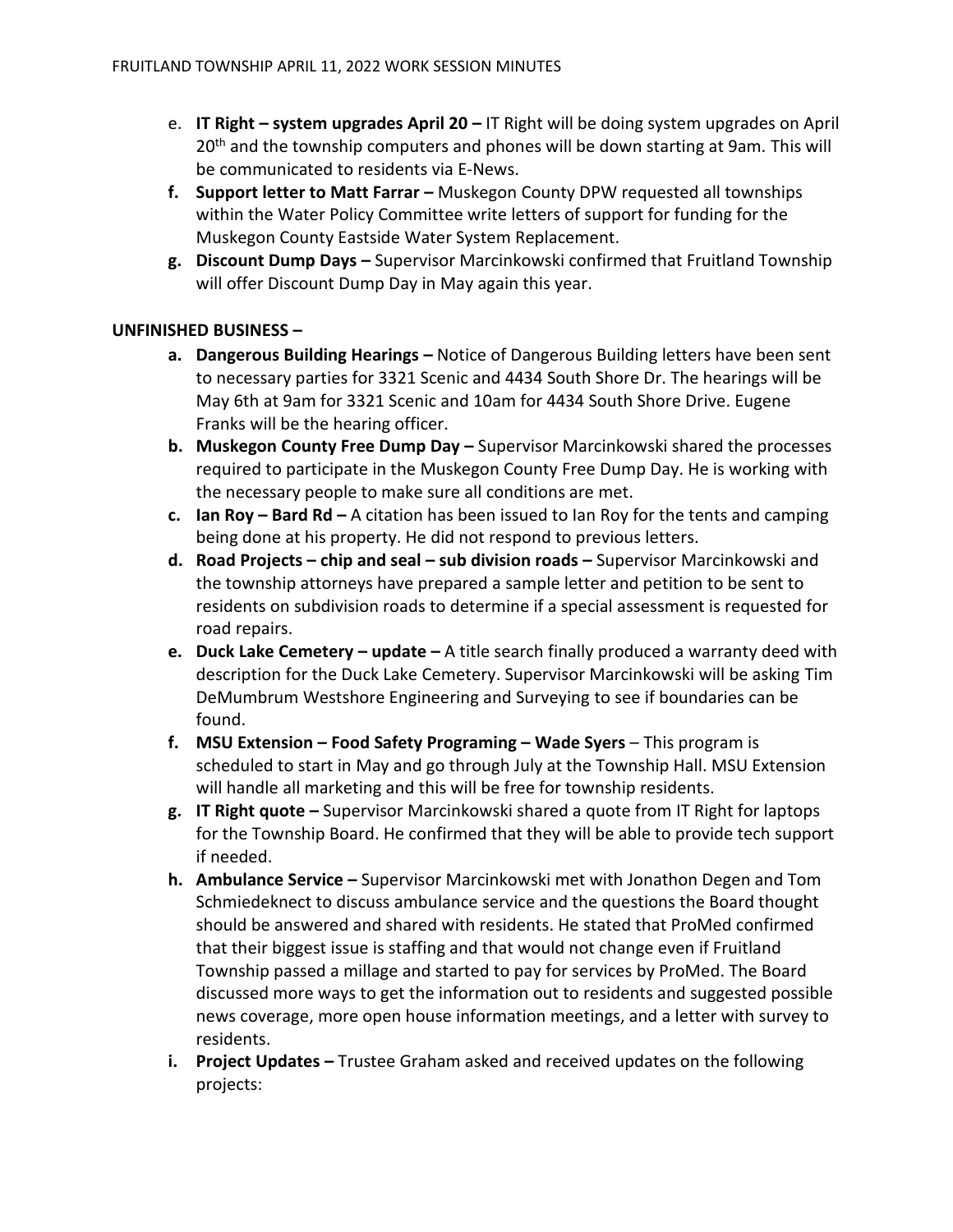- Scenic Boat Launch Cleanup is starting and dock will be installed soon. Supervisor Marcinkowski has a meeting with John Otterbacher and Barbara Craft this week to discuss the parking lot lease and improvements. The power pedestal install is in process.
- White Lake Boat Launch Fruitland Township does not own either of the properties at the road end. The properties would need to be purchased from the current owners and then the Muskegon County Road Commission would need to abandon the Road Right of Way before any improvements can take place.
- McMillan Road End Stairs Greater Muskegon Economic Development Group will prepare a Request for Proposals beginning in May. Supervisor Marcinkowski will also reach out to the Conservation Club to have them look at possible erosion issues.
- Fruitland Cemetery Supervisor Marcinkowski spoke with Devin Barbier and they are planning to meet next week to discuss his project.
- Ordinance Enforcement Supervisor Marcinkowski is reaching out to Muskegon Charter Township and Toby Frederickson to discuss whether increased surveillance would require a contract price increase.
- Recreation Plan Was approved but there may be amendments coming from the Parks Commission.
- Website Clerk Fagan stated that she has a meeting on 4/12/22 with Shumaker Group to finalize some things and discuss a rollout time period.
- Senior Event Trustee Graham would really like to see this event happen. Supervisor Marcinkowski will reach out to a few contacts to start some planning.

# **NEW BUSINESS –**

- **a. Abandoned vehicle –** The estate of Sarah Zielinski signed over her abandoned car (located at 3321 Scenic Dr) to the township. The Board discussed what could be done with it. Supervisor Marcinkowski has reached out to the Toyota dealership to see about repairs and said they might be willing to take the car, make the repairs and then donate it to someone in need. The Board also discussed donating the car to the fire department or MADD or SADD.
- **b. Sample letter from GMED to Fruitland Township businesses –** Supervisor Marcinkowski shared a sample letter for Fruitland Township Businesses to receive a one time grant from ARPA funds for any loss they sustained during Covid. He will ask for approval at the regular meeting.
- **c. Nestrom Park and Hall – Gypsy Moth spraying –** Supervisor Marcinkowski shared the quote from Hatfield Spraying to have Nestrom Park and the Township Hall sprayed for Gypsy Moth suppression. Trustee Jeske remarked that any residents still looking to be sprayed should reach out to Hatfield as they may be willing to spray smaller acreages because so many residents are having their properties sprayed.